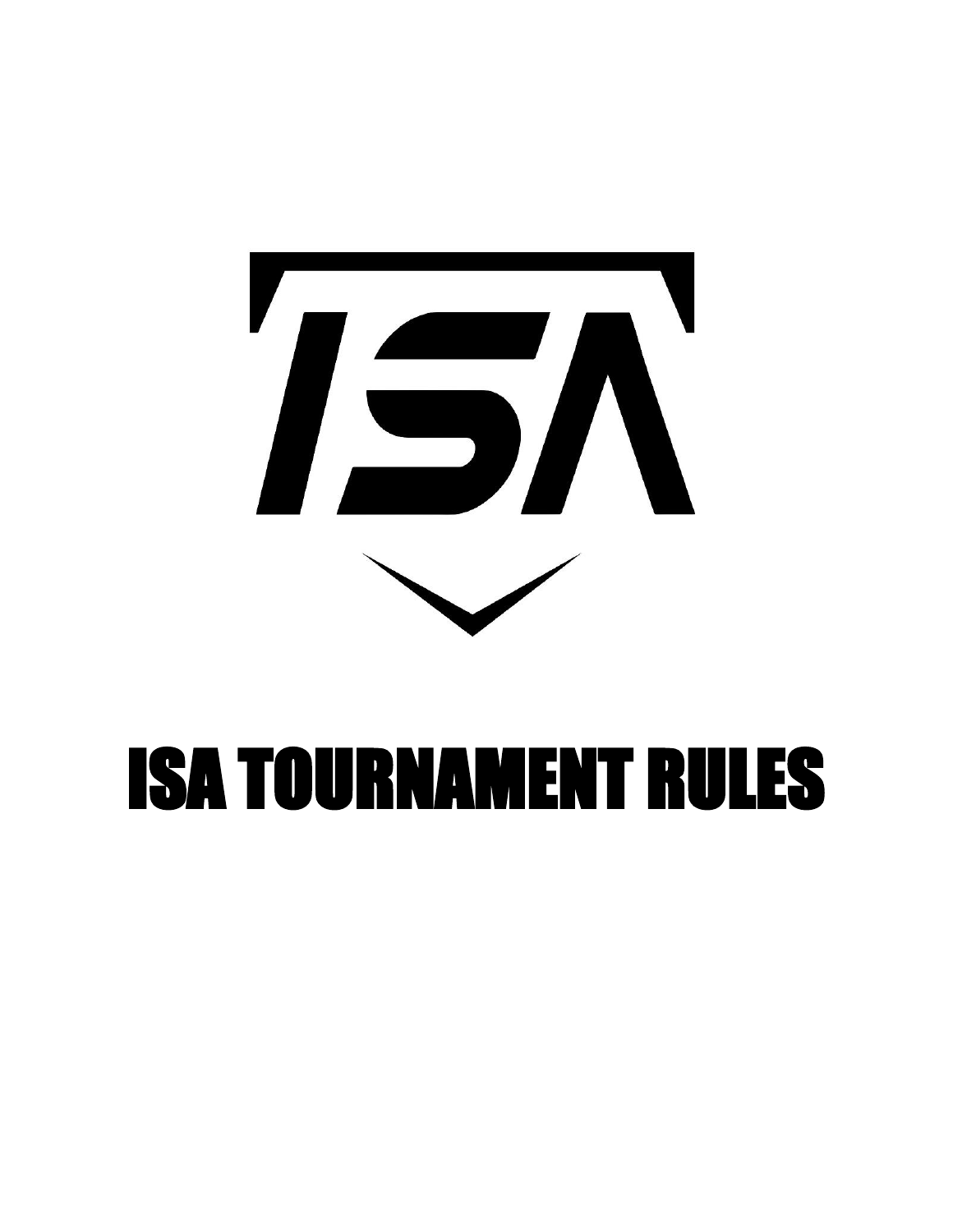| <b>AGE</b><br><b>GROUP</b>       | <b>MACHINE</b> | 46/60 | 50/70 | 54/80                                                   | 14U/15U       | 16U/17U/<br><b>SHOWCASE</b> |
|----------------------------------|----------------|-------|-------|---------------------------------------------------------|---------------|-----------------------------|
| <b>Base</b><br><b>Dimensions</b> | 60'            | 60    | 70'   | 80'                                                     | 90'           | 90'                         |
| <b>Mound</b><br><b>Distance</b>  | N/A            | 46'   | 50'   | 54'                                                     | 60'6"         | 60'6'                       |
| <b>Time Limit</b>                |                |       |       | 1 hour 15 min 1 hour 30 min 1 hour 30 min 1 hour 45 min | 1 hour 45 min | 2 hours<br>(per event)      |
| <b>Innings</b>                   | 6              | 6     | 6     | 7                                                       | 7             | 7                           |

# **Pre-Game**

- **Teams need to be prepared to play 15 minutes before their scheduled game time.**
- **TEAM CHECK IN:** Rosters and proof of insurance must be submitted before the first pitch of the team's first game. See on site director.
- **Line-Up:** must be presented to Umpire at home plate meeting.
	- o **Substitutions** need to be reported to Umpire.

#### **Coaches**

• ISA provides each team with 3 free coach entries per tournament. We strongly encourage only 3 coaches be in the dugout. We reserved the right to limit the number of coaches in the dugout if deemed necessary.

#### **Player Eligibility**

- A player is only eligible to play for 1 team per **TOURNAMENT INSTANCE**. Players can compete in multiple age groups on a given weekend, if also in separate **TOURNAMENT INSTANCE.**
	- $\circ$  A 15u athlete CAN compete on a 15u roster in a 15u event and on an 16u roster in an 16u event
	- $\circ$  A 15u athlete CANNOT compete on a 15u roster and 16u roster if the event is a 15u/16u combined event.
		- Players must be age and/or grade eligible to do this.

#### **Age Restrictions**

- Your age is determined by the May 1st date of that year **OR** your high school graduation year.
- If the team is found with an illegal player due to incorrect report of that players age or grade, that team will be **DISQUALIFIED** from the tournament and will forfeit all games. (6-0 for 6 inning games, 7-0 for 7 inning games)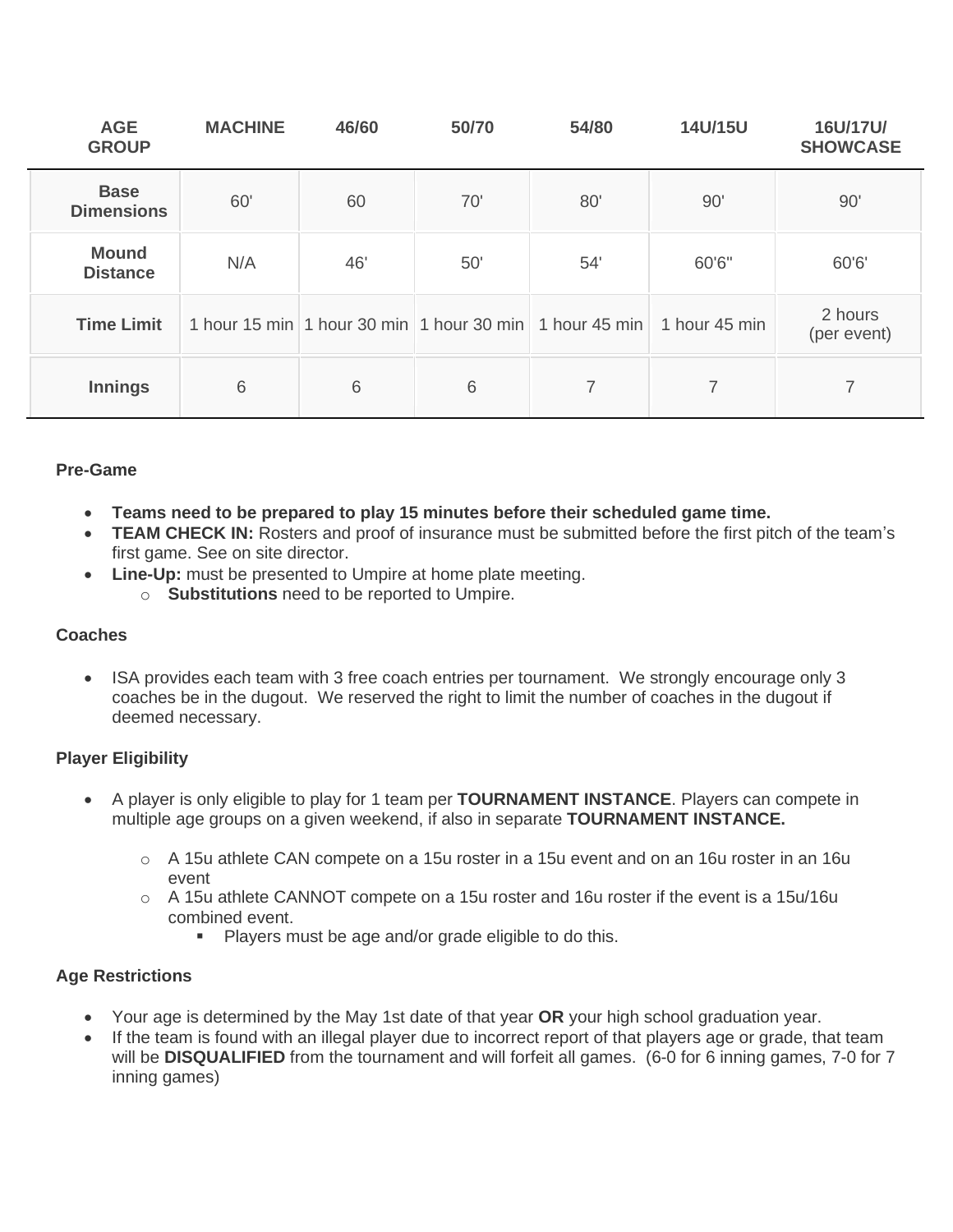# **Coin Flip**

• In pool play, the home team is determined by a coin flip. Higher seed will determine home/away during tournament play. The home team will be the official book and will record game start time when announced by umpire.

#### **Tie Breaker and Advancement Rules**

- Within Pool
	- o Record (win percentage)
	- o Head-to-head (does not apply with 3 or more teams tied)
	- o Runs allowed
	- o Runs scored
	- o Coin flip
- **Pool winners will always be the higher seed than a non-pool winner. From there all wild card teams will be determined based on the rules below:** (After pool winners, pool seed will have no bearing on who advances, i.e., a 2-0 team who finishes 2nd in their pool will be seeded behind a 1-1 team who wins their pool.)
	- o Record (win percentage)
	- o Runs allowed
	- o Runs scored
	- o Coin Flip
	- o **In bracket play, better seed is required to be the home team.**
- In-Game Tie Breaker/Extra Inning Procedure
	- o 1<sup>st</sup> Extra Inning
		- Normal rules
	- o 2<sup>nd</sup>/3<sup>rd</sup> Extra Innings
		- California Rule: Last batted out on 2nd base, 1 out, 1-1 count to every batter.
	- o 4<sup>th</sup> and beyond Extra Innings
		- **EXALD** Texas Tie Breaker:
			- Last batted out on 1st base
			- Next batted out on 2nd base
			- Next batted out on 3rd base
			- 1 out, 1-1 count to every batter

#### **Mercy Rules**

- 15 runs after 3 innings
- 10 Runs after 4 innings
- 8 Runs after 5 innings
	- o **In bracket play, mercy rules will remain in effect, including championship game**

#### **Courtesy Runner**

- Courtesy runner is OPTIONAL for pitcher catcher at any time. The courtesy runner must be a legal sub or the last batted out if you are batting a continuous lineup.
- Courtesy runner for the catcher with 2 outs is encouraged for pace of play, but not mandatory.
- If an incorrect courtesy runner is discovered the offending team must put the correct courtesy runner on base. The original runner may NOT return.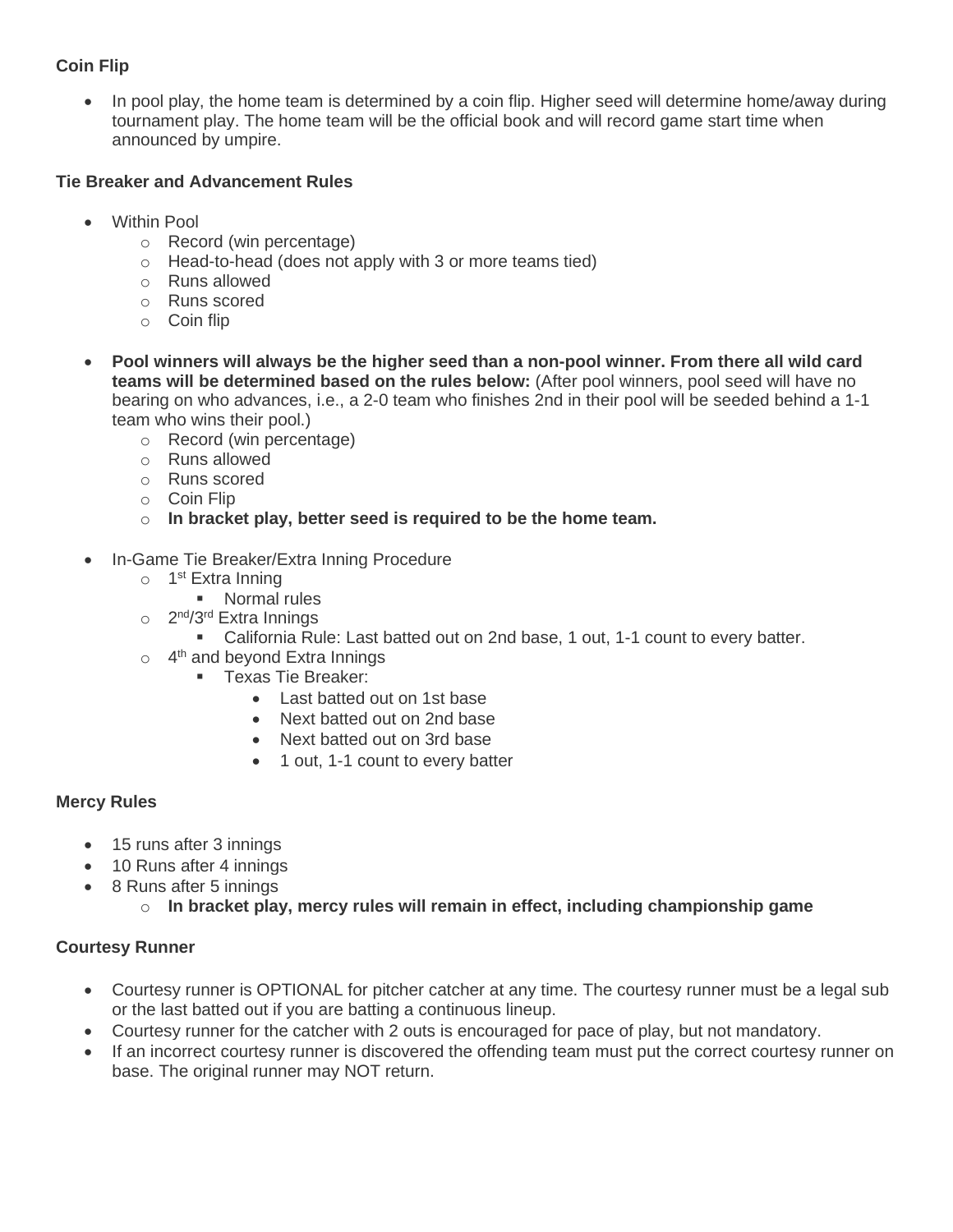#### **General Rules**

- **Intentional Walks:** Head Coach needs to inform the umpire of the intentional walk and the hitter will be awarded first base
- **Slashing**: Is legal for 14u and older ONLY
- **Headfirst sliding:** into any base is legal
- **Balks:** Balks will be live
	- o **3 rd to 1 st Pick-**off move is ILLEGAL
- **Force Play Slide Rule:** Runners are required to slide or veer out of the way to avoid contact when they are a part of a force play
- **Number of Players:** A game can start with 8 or more players. However, if a team drops to 7 or less, the game will be automatic forfeit
- **Warm up Pitches:** 7 Pitches Maximum between innings unless granted more by umpire.
- **Catchers:** Must wear a mask to warmup a pitcher pregame or between innings.
	- $\circ$  Please have a warmup catcher ready in the event the current catcher isn't ready.
	- $\circ$  Lengthy delay waiting on a warmup catcher can result in losing between inning warmup pitches.

# **Batting Lineups**

- \*Hit 9 hitters with a DH or no DH.
- \*Hit 10 with one EH and with or without a DH
- \*Hit 11 with one EH, one XH, and with or without a DH
- ONLY DH for the Pitcher
- Hit a continuous lineup with free substitution. See ejections and injuries rules to see what happens when losing a player.
	- o *\*You follow high school substitution rules.*
- Maximum of 3 Hitters at a time swinging bats (on-field) between innings.

# **Ejections**

- If a coach is ejected:
	- o They will be suspended for the rest of that game and the teams next played game **if determined by the tournament Director/Host**. If a coach is ejected from a game, he is ejected from the park and must exit the tournament grounds. If coach chooses to remain in park his team will be rewarded a forfeit loss determined by tournament Director/Host.
- If a player is ejected:
	- $\circ$  The player shall be suspended for the remainder of the game. If team has no substitute, the player will remain in batting order and his/her team will be forced to take an out. If it is deemed to be malicious contact, or if the player performed in act with intent to injure the penalty will be determined by the tournament Director/Host.

# **Injuries**

If a team has no substitutes and a player gets injured and cannot continue to play, his spot in the batting order will be skipped with no penalty. Once a player's spot in the batting order is skipped, the player is out for the remainder of the game and cannot come back into play.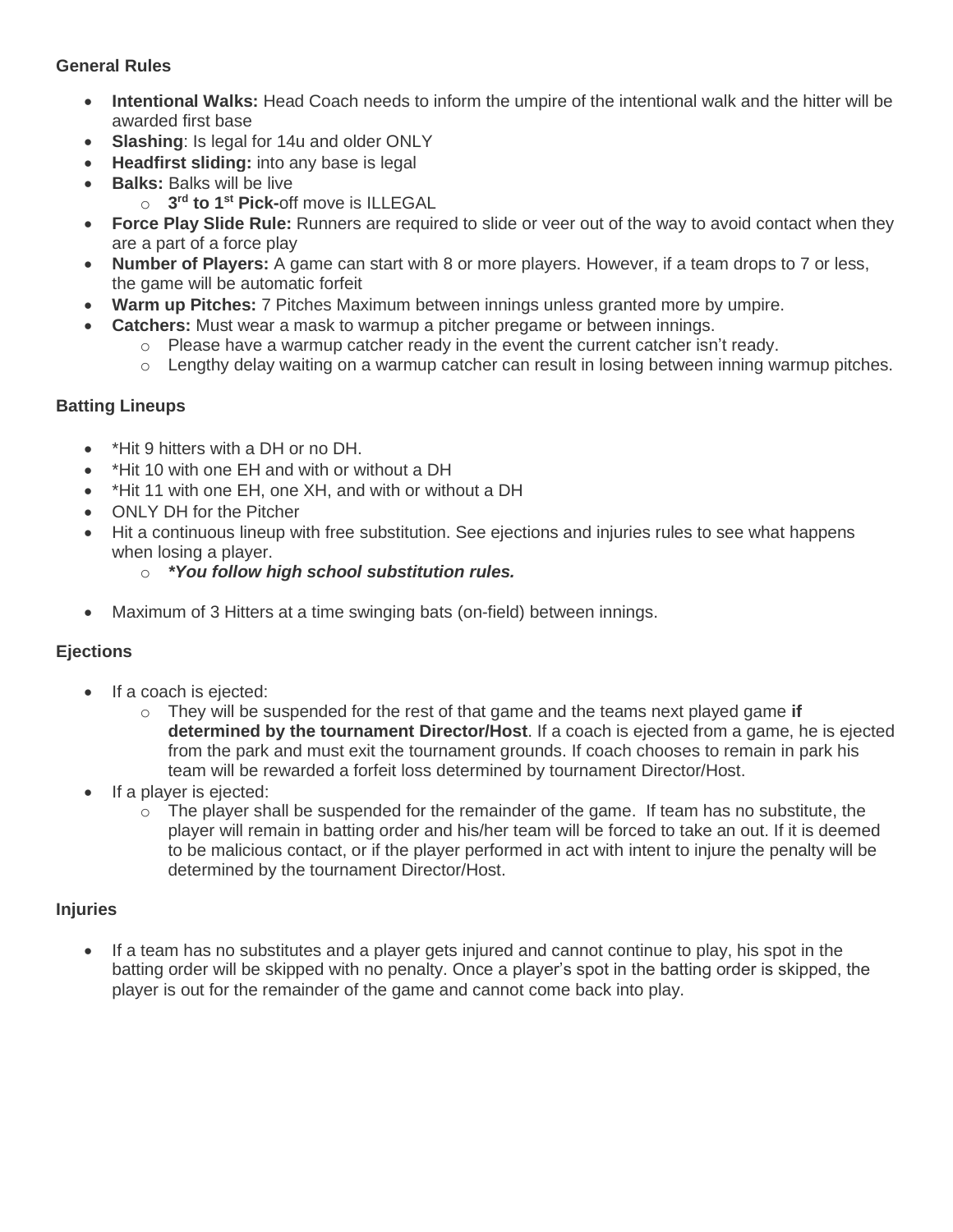# **Complete Games and Extra Innings**

- If rain or weather suspends a game.
	- $\circ$  4 (3 1/2 innings if home team is winning) innings will be considered a complete game in a 6inning game
	- $\circ$  5 (4 1/2 innings if home team is winning) innings will be considered a complete game in a 7inning game
- If a game is tied after 6/7 innings and time remains you will be allowed to play one extra inning. After the 7/8th inning if the game is tied it will end in a tie even if time remains.

# **Forfeit Ruling**

- 13u and Older
	- $\circ$  If a team forfeits a game, it will be scored 7-0
- 12u and Younger
	- $\circ$  If a team forfeits a game, it will be scored 6-0
- Tournament Director can amend forfeit scoring
- A Forfeiting team cannot participate in bracket play
- Forfeits cannot better the seed for the forfeiting team
- ISA has the authority to amend any of these rules due to weather or other unforeseen circumstance

#### **Pitch Rules/Guidelines**

- Use common sense, arm care should be the priority.
	- o Recommendation, not mandatory: No pitching in multiple games per day
	- o **USA PITCH SMART GUIDLINES: ISA will not police these, they are simply guidelines to reference.**

| Age       | <b>Daily Max</b> | 0 Days   | 1 Day     | 2 Days | 3 Days    | 4 Days |
|-----------|------------------|----------|-----------|--------|-----------|--------|
| $7 - 8$   | 50               | $1 - 20$ | $21 - 35$ | 36-50  |           |        |
| $9 - 10$  | 75               | $1 - 20$ | $21 - 35$ | 36-50  | $51 - 65$ | 66+    |
| $11 - 12$ | 85               | $1 - 20$ | $21 - 35$ | 36-50  | $51 - 65$ | 66+    |
| $13 - 14$ | 95               | $1 - 20$ | $21 - 35$ | 36-50  | $51 - 65$ | 66+    |
| $15 - 16$ | 95               | $1 - 30$ | $31 - 45$ | 46-60  | 61-75     | $76+$  |
| $17 - 18$ | 105              | $1 - 30$ | $31 - 45$ | 46-60  | 61-75     | $76+$  |

#### **Bat Rules**

- 7u to 12u, there will be bat restrictions to BPF 1.15
- 13u BPF 1.15 or BBCOR. Max Difference of Drop 8
- 14u BPF 1.15 or BBCOR Max Difference of Drop 5
- 14u (Showcase) BBCOR
- 15u-18u BBCOR or Wood
	- o Metal or wood will be determined in tournament description.
- You may NOT use a wood bat unless specifically stated.
- Illegal Bat Penalty:
	- $\circ$  It is the responsibility of each team's head coach to monitor bats that are in play. If a player uses an illegal bat. The umpire must be notified prior to the first pitch of the next batter or before all defensive players leave fair territory.
	- $\circ$  If the bat is found illegal, the batter will be ruled out and runners will not be allowed to advance.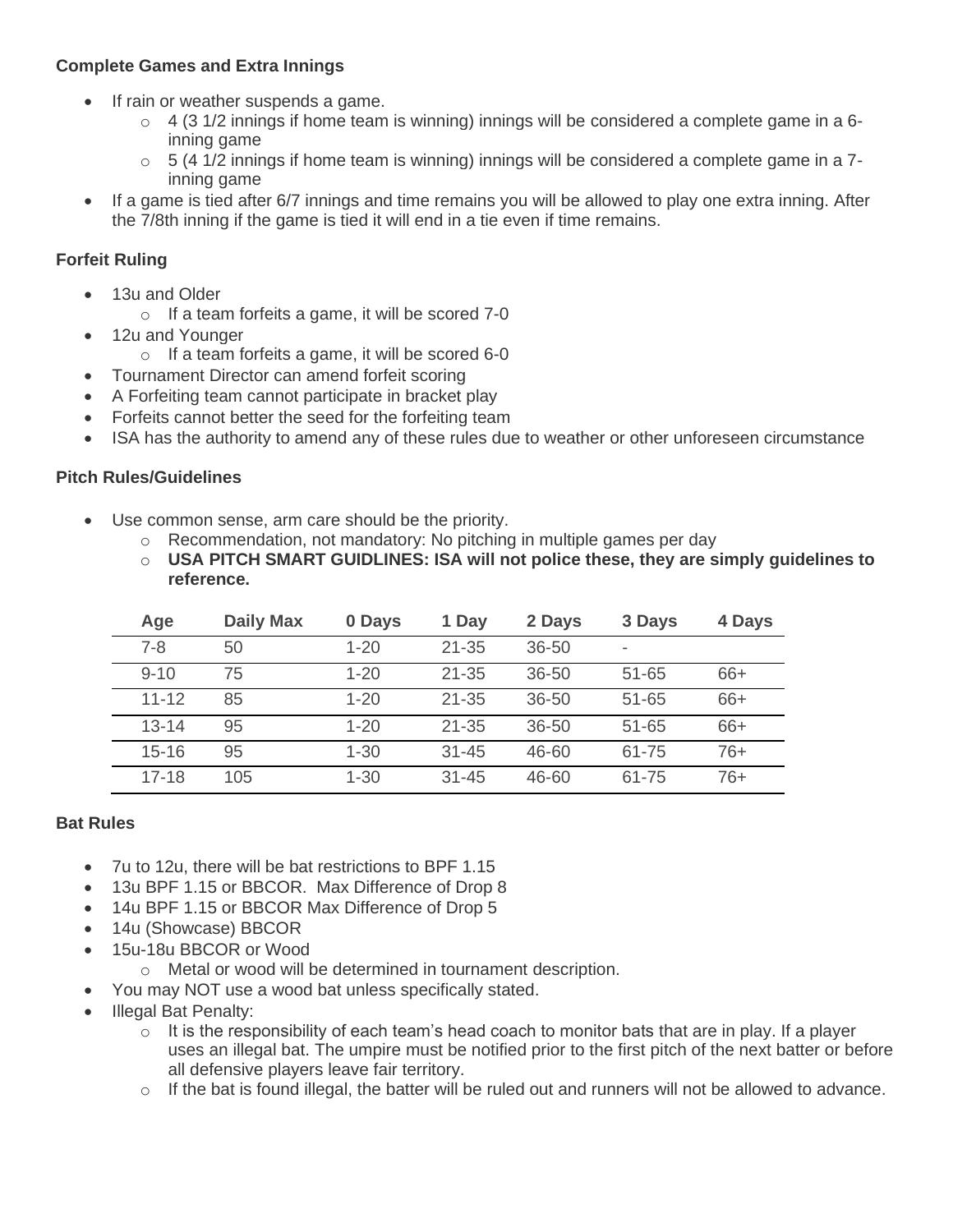# ISA Tournament Machine Pitch

# **Rules**

- Players can only be included on one team roster per tournament
- No limit to number of players on team roster
- 10 players on the field (4 outfielders)
	- o All players must play at least one inning in the field
- Catchers with gear are required on defense.
- Roster bat All players on the roster will bat in lineup.
- Unlimited defensive substitutions
- Machine Pitch ONLY (Blue Catapult)
	- o No Tees
- Machine Pitch Settings (Back of Machine 40' from Home Plate)
	- o Settings (Can be adjusted)
		- $\blacksquare$  Raise Pitch = 5
		- $\blacksquare$  Lower Pitch = 2
		- $\bullet$  Speed = 4
- Player can strike out on machine pitch.
- Player cannot walk on machine pitch.

# **Time Limits**

- No new inning will start after 1 hour and 10 minutes
- Each game will be 6 innings (if time allows)
- No extra innings in pool play games
	- o Games can result in a tie
- Max. 5 runs allowed per inning.
	- o Unlimited runs allowed in last inning.
- Championship game will not have time limit.

# **Home/Away**

- Home team for pool play is decided by a coin flip by umpire.
- Home team in bracket play is the higher seed.

# **INDOOR Rules**

- Pop Ups off the Ceiling Net will be dead and replayed with same count/situation.
- Only advance one base on an overthrow unless defense makes attempt to throw out runner advancing.
- No Cleats plastic or metal (Tennis shoes/Turf shoes ONLY in the building)
- No Gum/Seeds (Please shake out the bags from last year if possible.)
- No Tobacco/Alcohol/Drugs
	- o Grounds for Instant Removal and Banishment from Facility
- Abuse of umpires/ISA Staff/opposing coaches/fans will not be tolerated.
	- o Grounds for Removal
- Weight Room Area is OFF LIMITS
- Do Not Warm-Up Outside on Grass or Parking Lot
	- o Cages available inside ISA
		- See ISA staff member for designated warm up area
- Park on South side of ISA. (The bigger of the two parking lots)
- Day of event questions can be directed to an ISA staff member.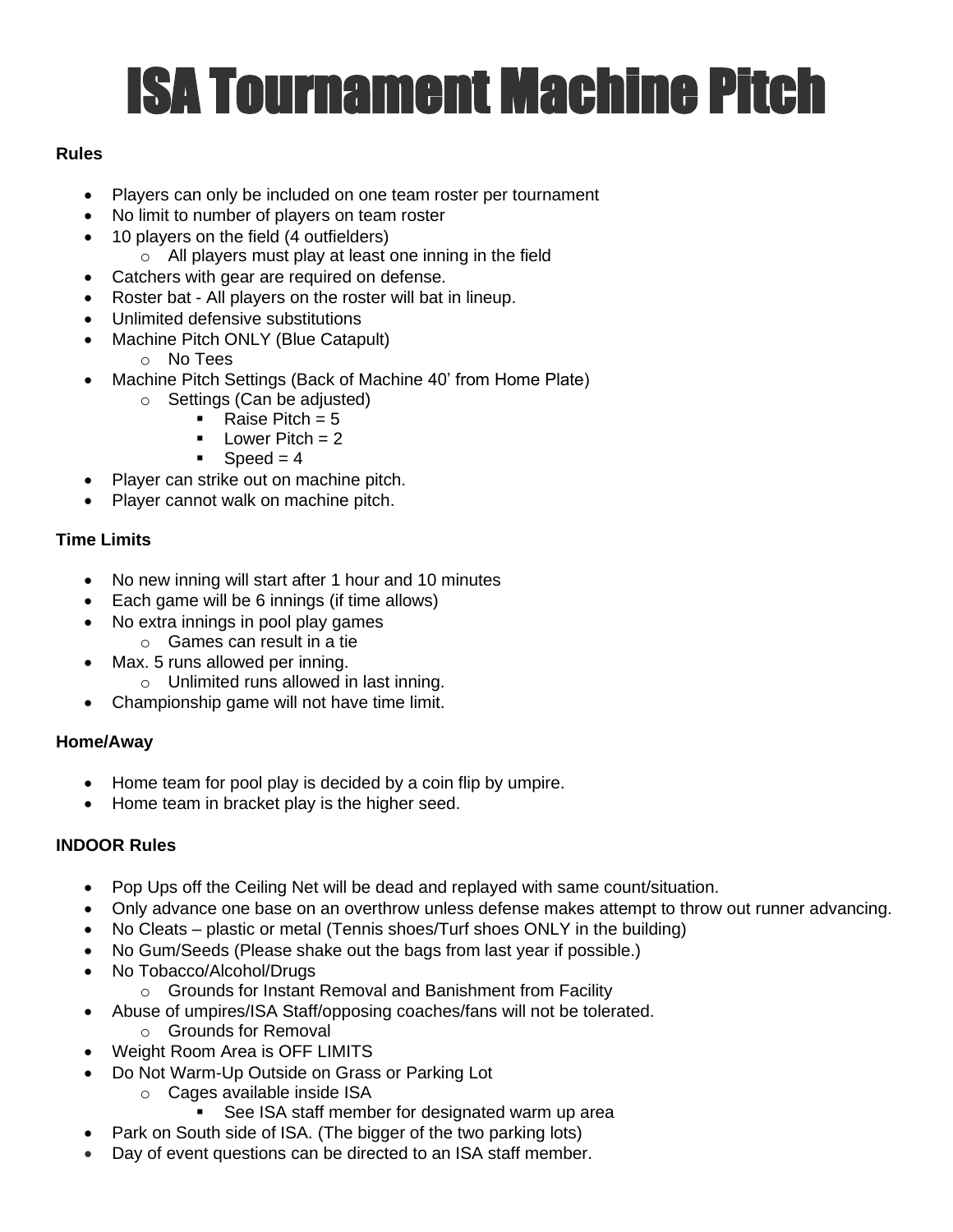# **Rules of Conduct**

It is required that all teams in the tournament comply with the following rules:

- Team managers must always have full control of their players and parents. This means "on" and "off" the field. Failure to do so can result in removal from event and/or banishment from future events.
- In case of disputed play or decision, team managers, only, may consult with the game officials in a respectful manner. The other coaches are expected to remain out of the discussion.
	- o This is a NFHS Rule. Here is the lingo and the rule from the rule book. *3-3-1 f6: A coach, player, substitute, attendant, or other bench personnel shall not: commit any unsportsmanlike act to include, but not limited to, any member of the coaching staff who is not the head coach (or designee) in 3-2-4 leaving the vicinity of the dugout or coaching box to dispute a judgment call by an umpire.*
- Managers are to report any unsportsmanlike or derogatory acts by players or spectators to the tournament director. The purpose here is to prevent any serious situation developing that would be harmful to the tournament.
- Managers, coaches, players, and teams are liable for suspension by not adhering to the tournament rules in effect. This could mean suspension for a game, games, tournament, or a longer duration depending on the act of violation.
- A player, coach, manager, or sponsor may be suspended for fighting, swearing, any contact with an official on or off the field, obscene gestures.
- Any intentional destruction of property or abuse of ISA property will be dealt with very sternly. Team managers and sponsors will not be warned other than through this notice. Punishments can be, but are not limited to, fines, ejections, and/or team disbarment from future ISA Tournaments/Events.

# **Protest Rules**

- Protests are only available for a violation or misapplication of rules, not for disagreement with an umpire's judgement call.
- You cannot protest an umpire's interpretation of a play.
- You cannot protest (Not limited to these items)
	- o Balls and Strikes
	- o Out and Safe Calls
	- o Balk Calls
	- o Obstruction Calls
	- o Judgement calls by an umpire are not grounds for protest.

# **Protest Process**

- How to initiate a protest.
	- $\circ$  1.01 Stop the Game. If a pitch is thrown the protest is null and void.
	- o Do not argue with the umpire, find a tournament director, and tell them you would like to protest.
	- o Present your \$100.00 non-refundable\* cash payment. (\*\$100 refund will be issued if protest is upheld.)
- What can you protest?
	- o Illegal Players
	- o Illegal Bats
	- o Substitutions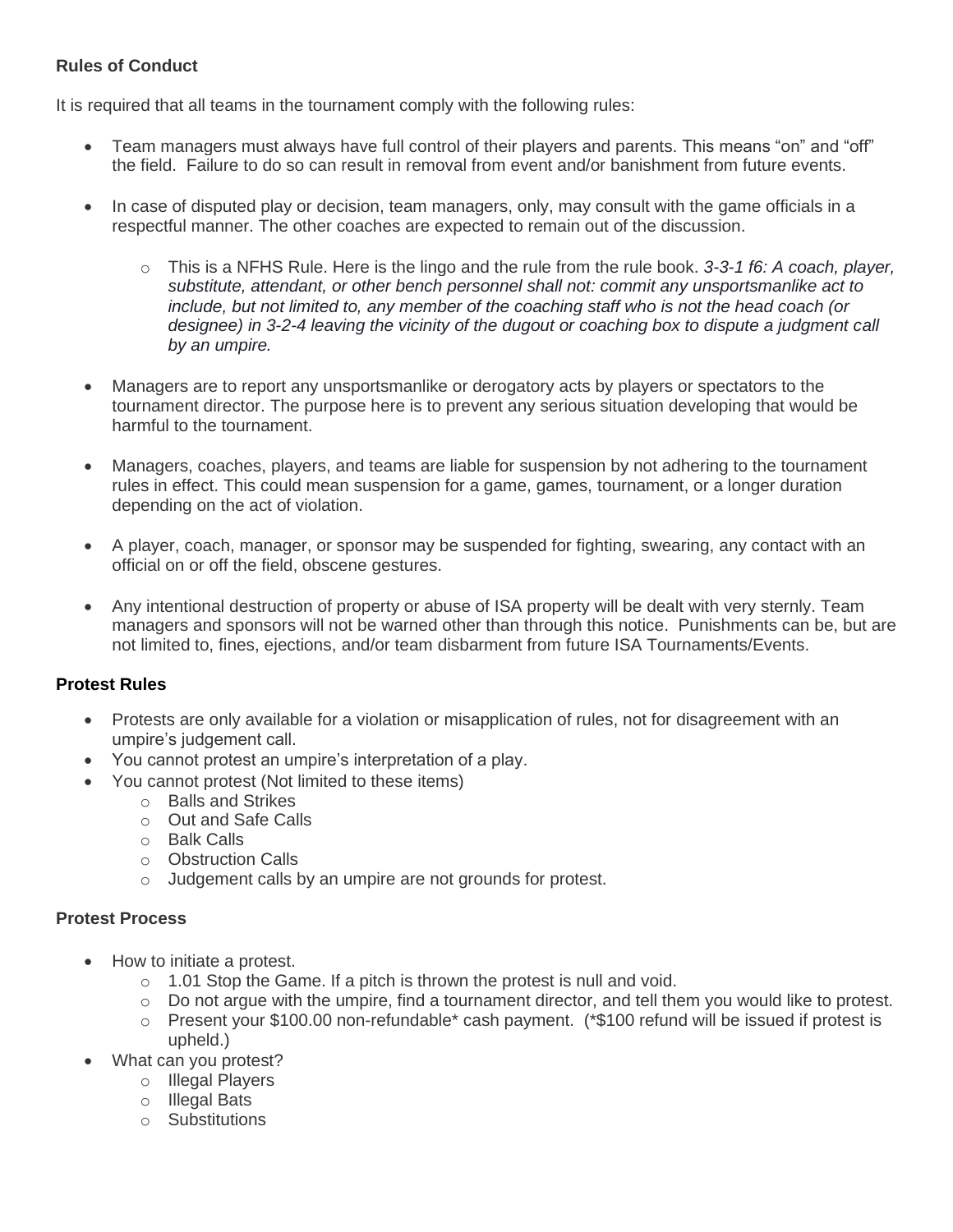# **Locations, Rules, and Notes**

ISA Indoor Facility 2350 Lawrence Parkway De Pere, WI 54115

- Turf
- No Cleats/Spikes (Metal or Plastic)
	- o Turf or athletic shoes ONLY
- No gum, seeds, tobacco, or alcohol is permitted
	- o Breaking this rule is grounds for removal from facility
- Vending Machines Available for limited Beverages and Snacks
- Parking on South side of facility (big parking lot)

Capitol Credit Union Park 2231 Holmgren Way Green Bay, WI 54304

- Turf
	- o NO batting cages
- Spikes are permitted except on the mound
	- o Turfs/Shoes/Plastics Allowed
- No gum, seeds, or tobacco is permitted
- Concessions open at 10am
- Clean up dugout after games
- Parking
	- o Epic Events Center (one Block South of stadium)
	- o Side Streets
	- o **Village Hall (Behind Left Field Wall)**
		- **ONLY AFTER 5PM**
	- o **DO NOT park at Nakashimas or MyPlace Hotel**
		- **Subject to be towed**

Mel Nicks Sports Complex 1300 Lost Dauphin Rd De Pere WI, 54115

- Turf infield/grass outfield
- No Metal Spikes
- No gum, seeds, or tobacco are permitted
- Concessions are dependent on St. Norbert College staffing
- Parking is on the street
- Clean up dugout after games

West De Pere High School Field 1155 Westwood Dr De Pere, WI 54115

- Natural surface
- Cages require shoes/turfs to hit in, no spikes
- No Tobacco
- No concessions
- Across street from Westwood Elementary School
- Clean up dugout after games